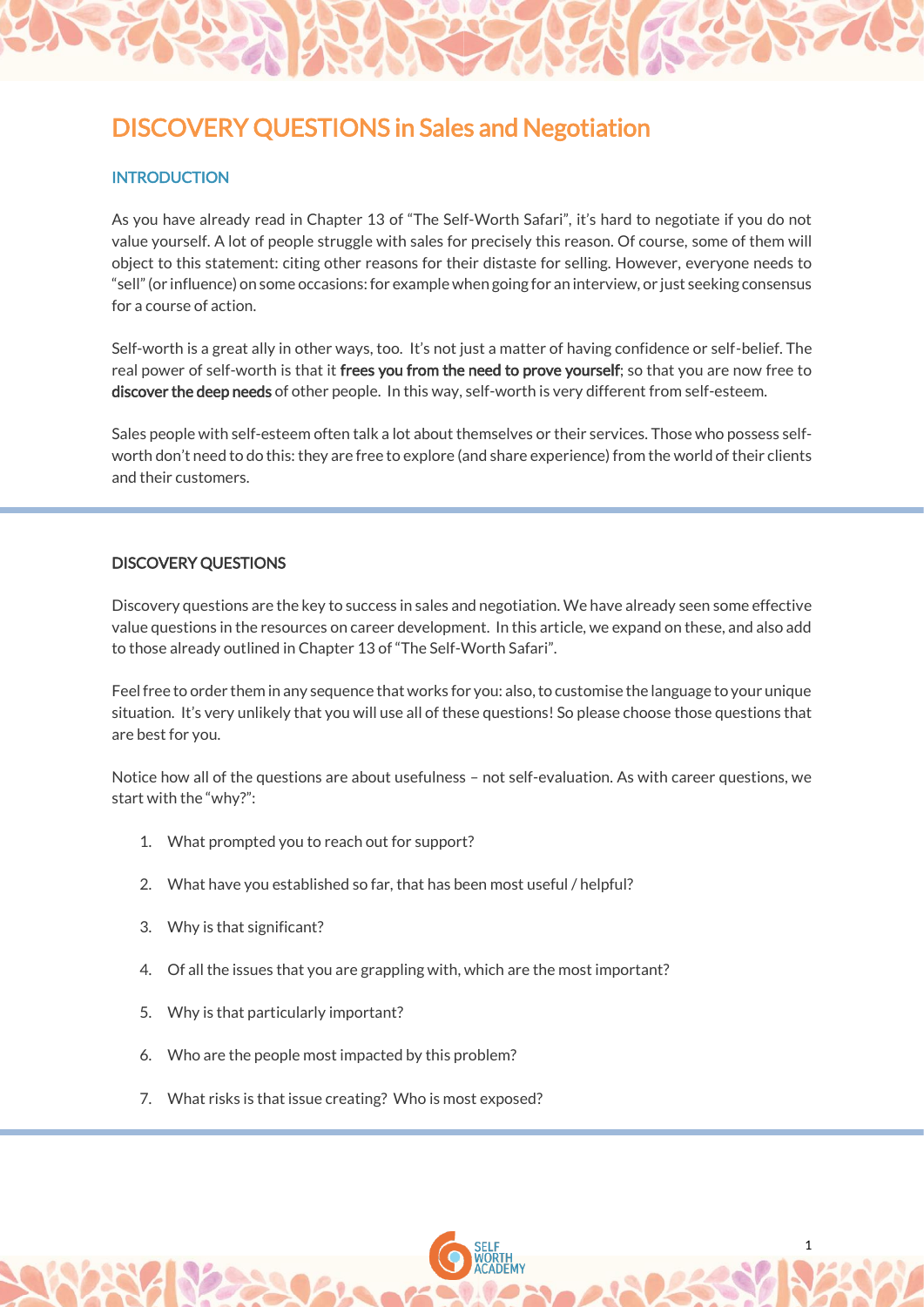### REVIEWING THE SITUATION RIGHT NOW

- 8. What's your current installation / setup / system etc?
- 9. What's the capacity of that?
- 10. What other developments are going on, that relate to this project?
- 11. If the current situation continues, where is the biggest threat today?
- 12. What impact would that have?
- 13. Who else would be affected?
- 14. What would the early results look like?
- 15. Where would you see tangible evidence for this?
- 16. Are there additional intangible benefits?
- 17. Which of these would your boss (or board or shareholders) notice?
- 18. Who are the key people with a stake in the success of this project?
- 19. Who will need reassurance? How do we give that to them?
- 20. How are your competitors dealing with these issues?
- 21. How's business? (Can often be asked right at the beginning, even before the meeting)
- 22. What happens if you do nothing?
- 23. Apart from cost, what else is a key criterion for your decision?

#### LOOKING AHEAD

The following questions are focused on the future.

- 24. What does your future setup (or organisation, or operation) look like?
- 25. How will the future be different from the past? For you? For your customers? What impact(s) will that have? Who will succeed (or not) in that environment?
- 26. How will you value the impact of this project, in a year from now?
- 27. What are the key risks that we need to anticipate?
- 28. How will that impact sales / costs / working capital / marketing / customer feedback etc?

2